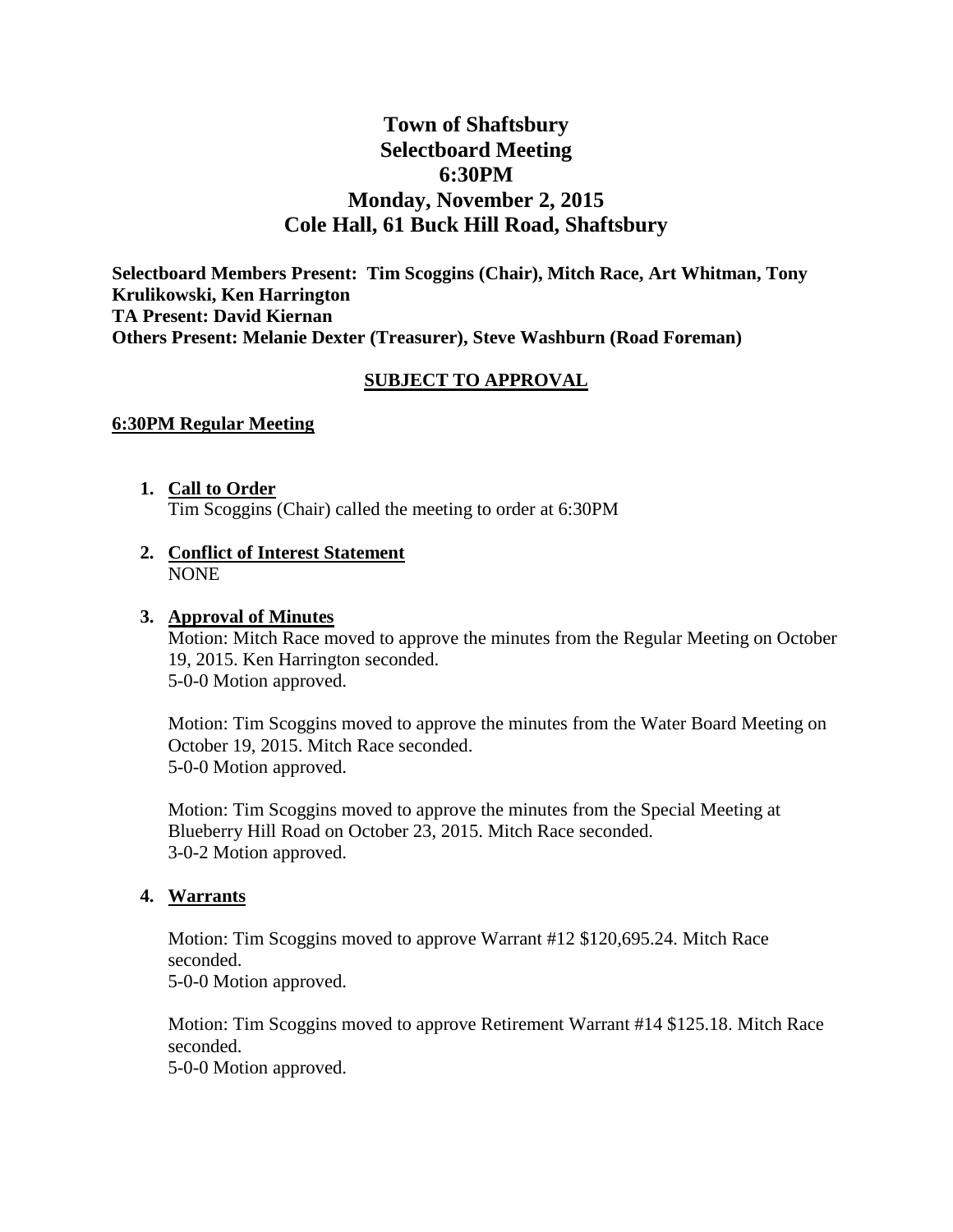Motion: Tim Scoggins moved to approve Payroll #9 \$18, 415.94. Mitch Race seconded. 5-0-0 Motion approved.

David Kiernan presented an additional Warrant to approve payment of the real estate taxes for the North Road property owned by the Town. Tim Scoggins informed that Selectboard that next year, the Town would apply for tax exempt status.

Motion: Tim Scoggins moved to approve that real estate taxes in the amount of \$823. 64 be paid to the Town of Shaftsbury on the North Road property. Mitch Race seconded. 5-0-0 Motion approved.

### **5. Announcements**

Mitch Race announced that the Development Review Board is currently seeking a new member and asked the public to submit letters of interest to volunteer on this Board.

Mitch Race also announced that the Shaftsbury Historical Society is accepting nominations for 2016's "Ordinary Hero" honor and that the nominations would be accepted through December.

Art Whitman announced that the Shaftsbury Town tree lighting ceremony would take place at Cole Hall on November 29, 2015 at 4:00PM.

Art Whitman then announced that the Economic Development Committee would be meeting on the second floor of Whitman's Feed Store on November 19, 2015 at 5:00PM. The Economic Development Committee will be discussing the application for a grant to develop a comprehensive vision for the Town of Shaftsbury.

### **6. Public Comments**

NONE

### **7. Treasurer's Report – Melanie Dexter**

Melanie Dexter presented the Selectboard with a report showing a very similar picture between FY15 at this time and FY16. There is \$1,650,660.21 in the Town's checking account as of November 2, 2015 but a large portion of that money is dedicated to school taxes, which will subsequently be transferred. Approximately \$2.5 million has been collected in tax receipts as of the date of this meeting.

Ms. Dexter issued some brief comments regarding the proposed FY17 budget, stating that there did not appear to be any substantial changes from FY16. Tim Scoggins asked about the State PILOT grant noted on Ms. Dexter's report and David Kiernan replied that it was "payment in lieu of taxes" for State-owned or managed land.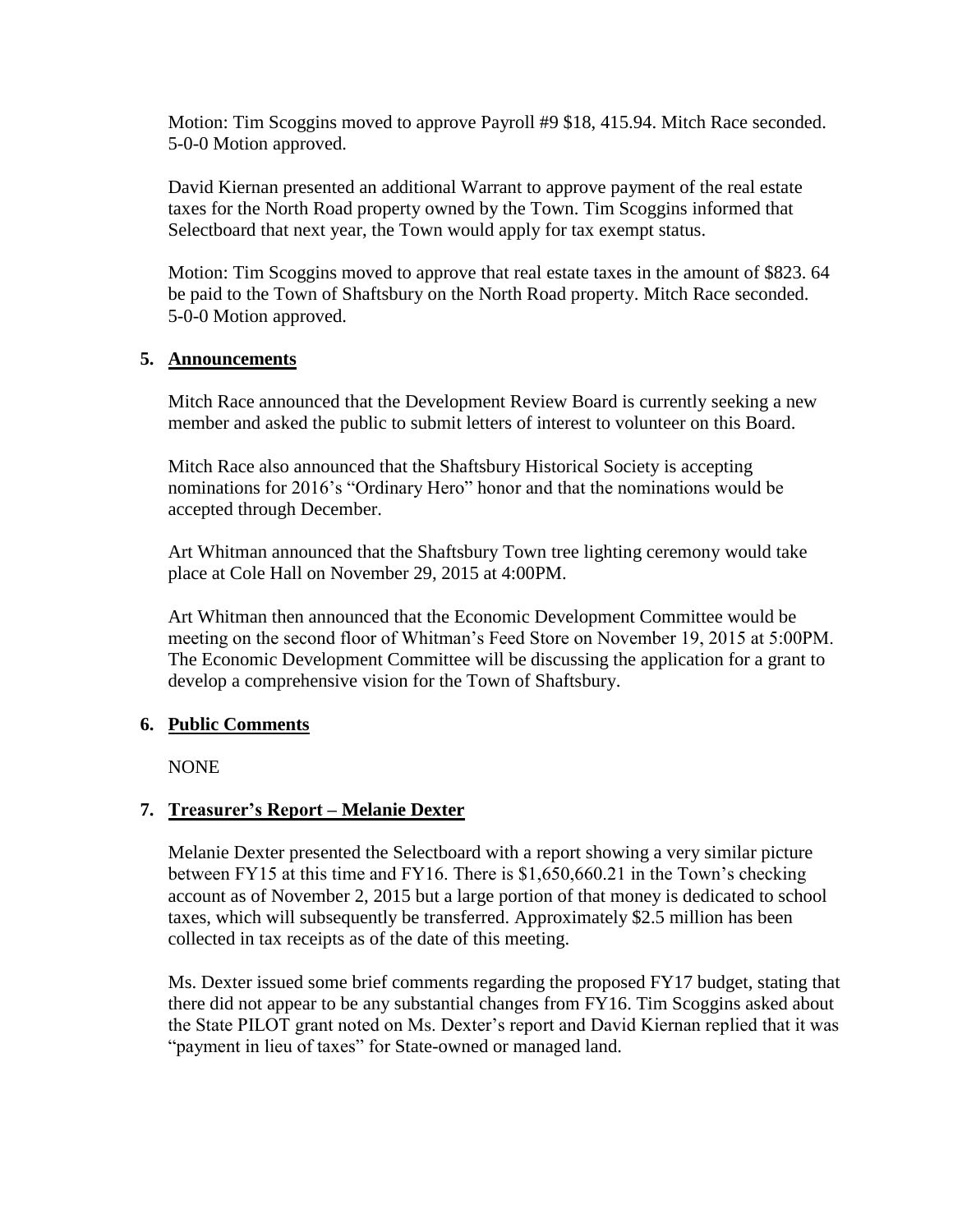Ms. Dexter then addressed the issue of the bank fees charged to the Town on various accounts. She indicated that she had asked the bank (People's United Bank) for more information and they would be getting back to her. Ms. Dexter noted that there are services that are provided by the bank, including running special reports and calculating interest on the reserve funds, that may effect the fee structure. The Treasurer also uses a remote check capture machine in the Town Office for deposits.

Tony Krulikowski asked if the Town had considered moving banking to The Bank of Bennington, as they are locally-run and managed and may provide the needed services without additional fees. Melanie Dexter replied that she would look into it but that she knew that People's United Bank has three individuals dedicated to government services.

Art Whitman then asked if the Town is responsible for paying the school portion of delinquent taxes. Tim Scoggins said that the Town simply provides a service to the school and that the Town only passes on what is collected.

### **8. Road Foreman Report**

Steve Washburn began his report by stating that the crew had been able to put in a new culvert on Bahan Road and that the unusually nice weather would allow for more work to be completed before winter.

The major project the crew is working on right now is building the sand/stone./salt pile behind the current Town Garage. It was determined following a conversation with an abutting landowner that the Town could use the lot adjoining the garage for the storage of the winter mix treatment (5,000 tons). Tim Scoggins reminded the public that the material for this mix needed to be purchased from a Hoosick, New York vendor and the Town will need to truck it in prior to winter. David Kiernan also indicated that Peckham Industries is amenable to storing approximately 3,200 tons of the material on their site in exchange for the use of a piece of the Town's equipment for one day (with an operator).

David Kiernan pointed out that the cost of trucking the material in will most certainly put the Town over on the winter sand budget. The benefit to this arrangement is that the Town crew can continue to work on projects through the late fall while contracted tandems can move the material in.

Ken Harrington inquired if the permits for the new salt shed can be obtained in time for next winter at the North Road site. David Kiernan said that as soon as the FY17 budget is finalized, the Selectboard can start to discuss the permitting details for the new garage and salt shed. The salt shed is a crucial piece to the new garage plan as it will allow for less salt to be required to be mixed in to prevent the freezing of the stone and sand mixture.

Art Whitman commented that Mattison Road looked good after the use of the scarifier but noted that it took a long time to complete the work.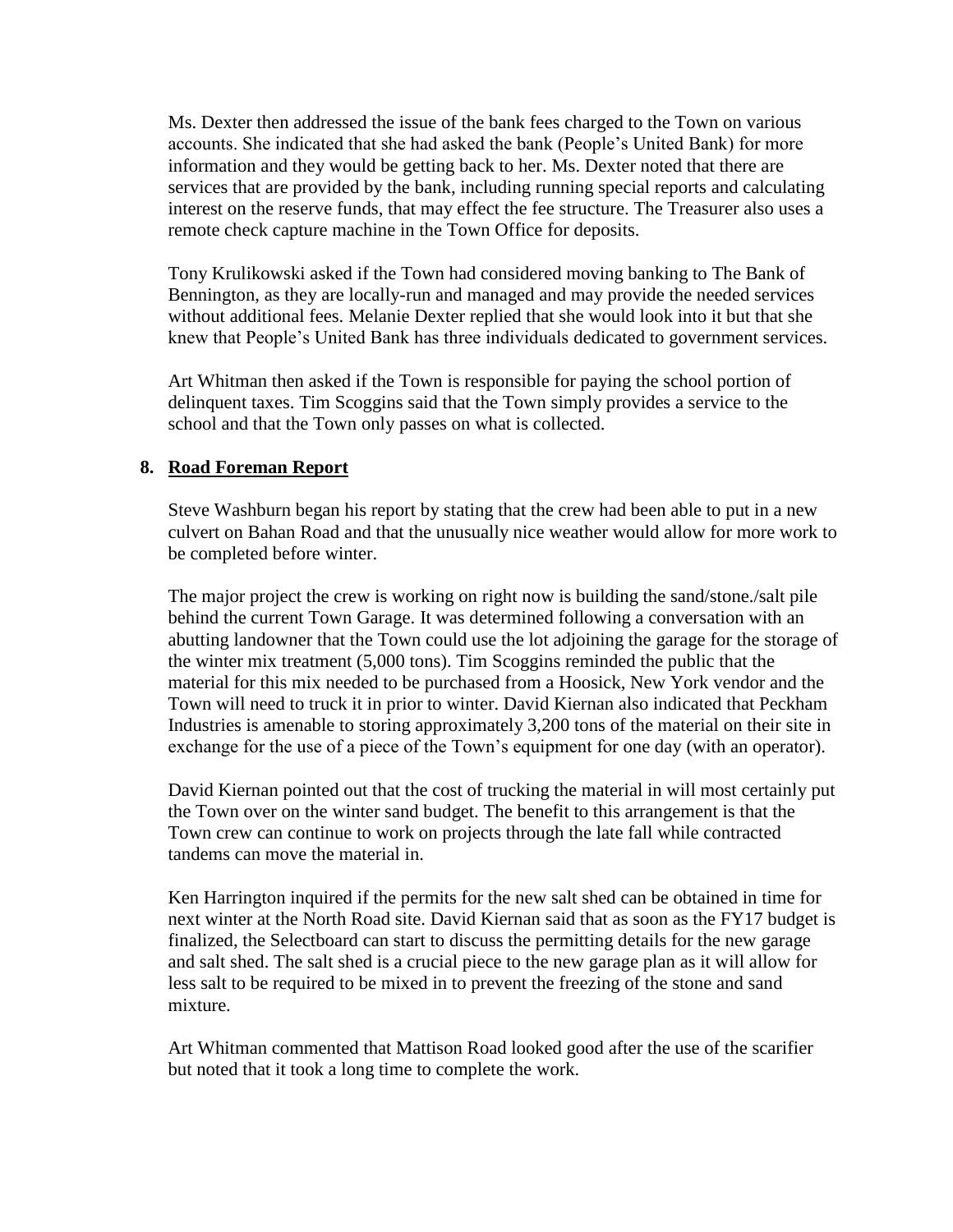Ken Harrington inquired if the Town would be putting in a culvert on Holy Smoke Road. Tim Scoggins said it would be put on the to-do list for the road crew. David Kiernan indicated that there was more that needed to be done on that particular project, including some stumping.

## **9. FY17 Public Works Budget**

### - **Highway Administration**

David Kiernan began the discussion of the Public Works budget by discussing the wages for the road crew. The total wages are down from FY16 due to the reduction to a five person crew from a six person crew. These wages also include a part-time snow plow driver (a Town employee) to provide relief for the crew. This driver's wages were calculated at \$15 per hour for 34 eight-hour days for FY17.

Overtime was increased to \$17,823.00 at a 3% increase over FY16. It was noted that while the overtime wages went over in FY15, the prior year came in at just about \$10,000.00. The increase was based simply on a cost of living, as overtime is difficult to predict.

Health insurance for FY17 is increased by 6.6% but again saw an overall decrease due to the reduction in crew size.

Retirement is calculated based on State guidelines.

David Kiernan allotted \$500.00 for travel and meetings. If possible, Mr. Kiernan would like Steve Washburn and the crew to attend more trainings in the future.

The portion of budget for CDL/Drug Testing is mandated by the State.

Overall, Highway Administration is down 11% for FY17

### - **Highway Construction & Maintenance**

Subcontracting costs went up \$5,000.00 to \$22,500.00. This portion of the budget includes costs for an engineer to consult about various matters as well as the roadside mowing.

The allotment for signs went up \$500.00 to \$4,000.00 as Mr. Kiernan indicated that many of the signs, particularly on the back roads, are stolen (with some needing to be replaced multiple times). Some signs are close to \$100.00 to replace. Ken Harrington suggested that a trail camera be installed at points where signs are repeatedly stolen.

Tree removal was increased \$1,000.00 to \$5,000.00 as many dead trees have been found in the Town right of way. Steve Washburn informed the Selectboard that the road crew works in concert with Greater Heights Tree Service for removal. Tim Scoggins recounted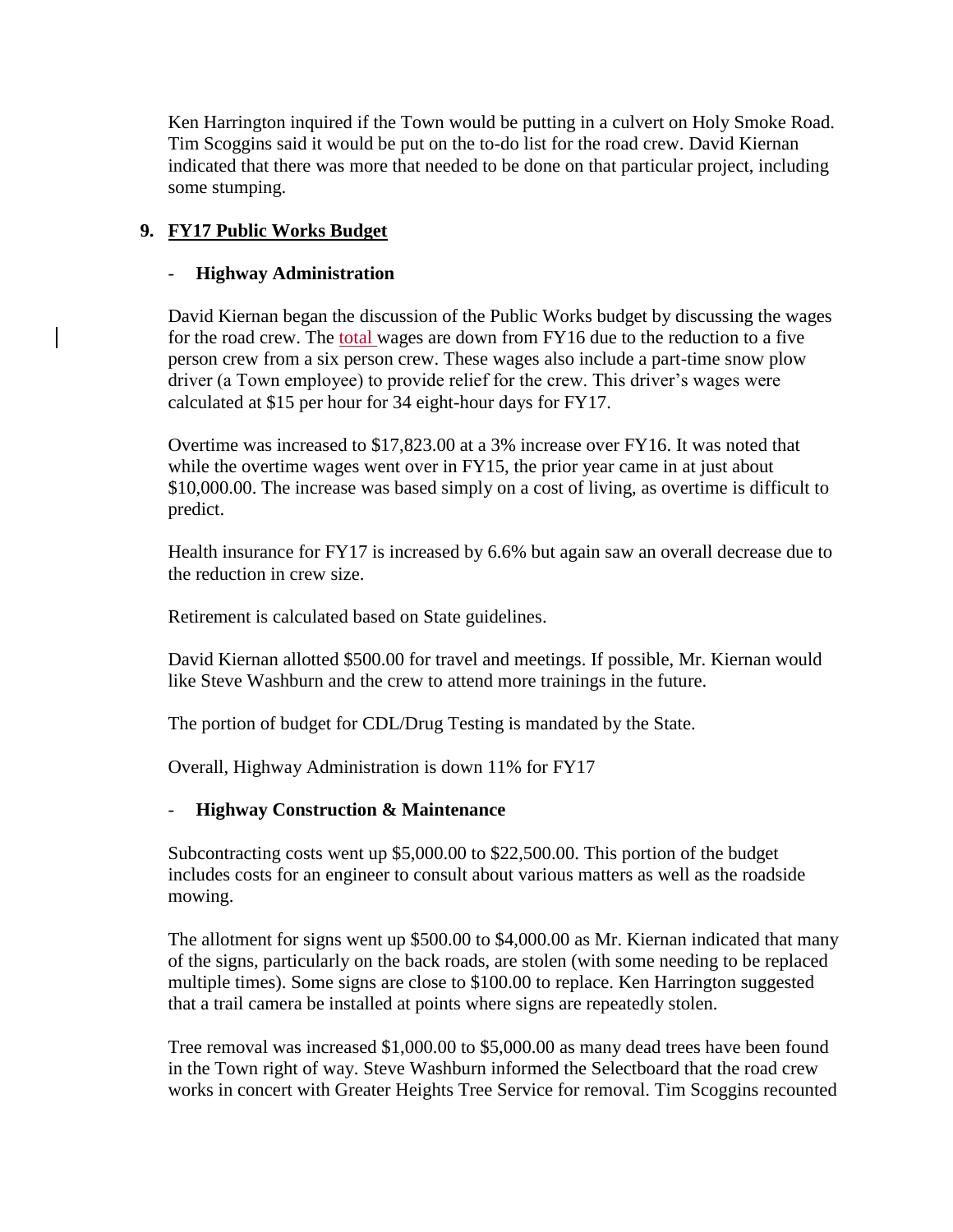that during a conversation with the Tree Warden, he was informed that while ash borers have not yet been found in this area yet, they are coming and this will lead to more ash trees falling.

The budget for Bridges & Guardrails has stayed level at \$2,000.00.

Paving has now gone into reserves, and Operating Supplies were also moved to another category.

Gravel has been increased by \$15,000.00 to \$75,000.00 with Mr. Kiernan noting that this line item is just for routine maintenance and unrelated to Class 3 Road projects. At this point in the current budget year, the Town has gone through 61% of the gravel budget, with an eye toward repairs during mud season. Ken Harrington pointed out that the areas where fabric had been laid reduce the need for additional gravel being laid after winter. Mr. Kiernan agreed and said that fabricing projects are scheduled for Ehrich Road and Murphy Hill Road. Steve Washburn commented that by keeping the fabric covered, the life of the road is extended.

Mr. Kiernan then moved onto the calcium chloride budget, stating that in order to keep dust off the roads and to maintain road integrity, quite a bit of chloride does need to be used (twice a year at \$0.85/gallon). FY17 is showing \$50,000.00 for the chloride needed to stabilize the road.

The budget for winter salt remains level at \$48,800.00. It was noted that less salt should be used following the construction of the salt shed.

Winter sand is up \$5,000.00 to \$55,000.00. The budget this year is expected to be exceeded due to unexpected trucking costs. Tim Scoggins pointed out that with the planned salt shed, the sand can be trucked in periodically by the Town crew, saving on costs.

Level and sealing costs were increased by \$2,500.00 and this includes the rental of equipment needed to repair cracks and preserve the paved roads. Tim Scoggins proposed doubling the budget for level and sealing again the following year.

DI Cleaning is done only every other year and no money is allotted for FY17.

The budget for rentals has been increased to \$6,000.00, mainly for use of a vibratory roller and additional tandems for projects.

The culvert budget remained level at \$7,500.00 but David Kiernan debated putting that money into reserves instead. Art Whitman pointed out that if the funds were put into reserves, they did not necessarily need to be used in the same fiscal year.

Capital Improvements and money for the Town Garage are now in reserves.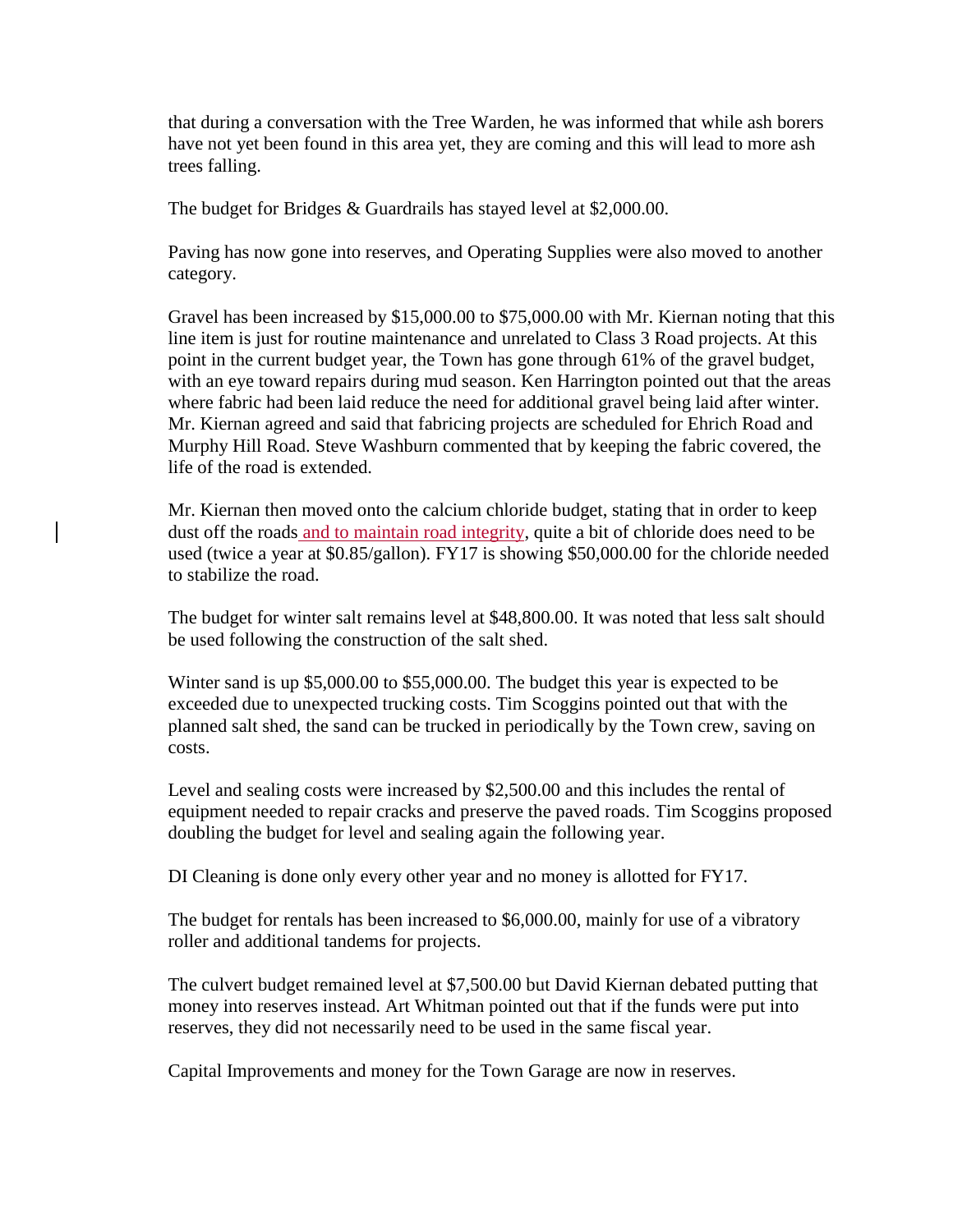The budget for the sidewalk (\$5,000.00) is used exclusively for maintenance and snow removal.

#### - **Equipment & Maintenance**

David Kiernan noted that not much had changed and that the line items were somewhat fluid due to needed repairs on various pieces of machinery.

#### - **Highway Garage**

Professional Services for FY17 dropped to \$0.00 as the Comcast service for the garage has been dropped and a wifi booster is slated to be put in to use the internet from Cole Hall.

Repairs & Maintenance had dropped to \$5,000.00 but it was noted that even with the construction of a new Town garage, maintenance would need to be performed on the current garage until such time as the new garage is ready (could be 2-3 years). David Kiernan mentioned that repairs would need to be performed on the roof. Tim Scoggins proposed that a construction trailer be moved on to the premises to be used as office space and a place where the crew can eat lunch away from the equipment and fumes. Another \$5,000.00 was added back into this line item, bringing the total back up to \$10,000.00, though Mr. Kiernan said he would look into more accurate pricing prior to finalizing the budget.

Regarding the line item of Operating Supplies, David Kiernan proposed eliminating the Televent System which is a paid weather service (approximately \$2,000.00) used by the road crew to predict weather patterns during storms and schedule the crew accordingly. Steve Washburn argued in favor of the system, saying that it provides a level of detail that is useful in scheduling during storms. Tim Scoggins pointed out that the service allows to schedule the crew by the hour rather than the day. Art Whitman stated that if the system saves the crew 20 hours of time every winter season, it would easily be worth it. It was determined that the Televent System is a useful tool and would remain in the future budget.

Utilities were calculated to be raised by 2% and the fuel was to remain at the same number as FY16.

According to the initial proposed budget, the Highway Garage portion of the budget would decrease by 15% but this would have to be adjusted with the addition of the funds for the proposed construction trailer.

The Selectboard then moved to a discussion regarding some of the reserve funds. The Class 3 Reserve Fund is being increased by \$20,000.00 to \$50,000.00. The Paving Reserve has also been increased to \$50,000.00 Tim Scoggins highlighted the need to build up these reserves as a means to develop a schedule for maintaining good roads, rather than being on a "panic" schedule to fix bad roads.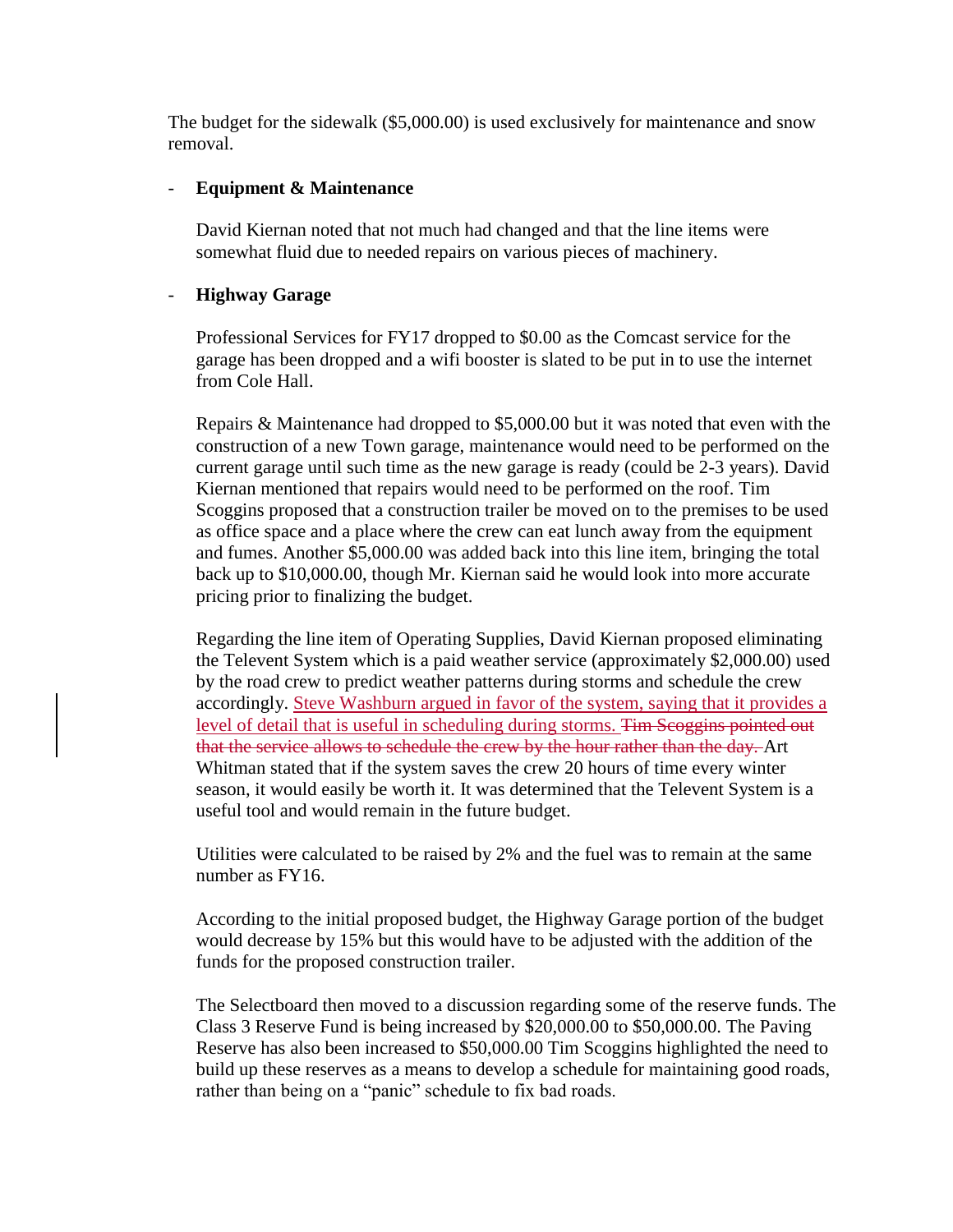Tim Scoggins also reinforced that the budget remains flat from FY16. Art Whitman pointed out that with the debt service going down, the equipment reserve can be built up for the eventual replacement of machinery. David Kiernan commented that there are several paving projects, including chip sealing in Paran Acres and Harvest Hills coming up.

The funds in the Sidewalk Reserve will remain at \$5,000.00 for future repairs. This does not include maintenance and snow removal as discussed earlier in the evening.

The Cemetery Reserve fund is being increased \$5,000.00 to \$9,000.00 for the construction of the road at Maple Hill Cemetery.

The Park Reserve decreased to \$3,000.00 as the major projects at Howard Park have been completed.

Tim Scoggins revisited the issue of whether or not to move funds for culverts solely to the reserve fund and cut out the maintenance line of the budget. Culvert Reserves for FY17 on the current proposed budget are at \$5,000.00.

The Audit Reserve increased to \$10,000.00 but there is a question of how frequent the Town should be audited. David Kiernan indicated that it was a policy decision and Tim Scoggins suggested it could be revisited after the current audit is completed, which is before the final budget is presented at Town Meeting.

Budget discussions regarding the Fire Department, the remainder of Public Works, and the Cemetery would resume on Monday, November 9<sup>th</sup> at a Special Meeting.

#### **10. Cemetery Mowing Bid**

David Kiernan presented the Selectboard with a bid request for the cemetery mowing contract for a two-year period beginning in 2016. Mr. Kiernan pointed out that because autumn clean-up usually extends past October  $31<sup>st</sup>$ , the request for services will be for the period of May  $1<sup>st</sup>$  through November  $30<sup>th</sup>$ . The bid proposals would be required to be returned by December 4<sup>th</sup> so that the bid could be discussed and awarded at the first Selectboard meeting in December.

Art Whitman asked about snow plowing services at the Town cemeteries. David Kiernan said that if those services are required during the winter months, the Cemetery Committee decided that there would need to be special arrangements made.

David Kiernan will put the bid request on the Town website and he will submit it to the Bennington Banner.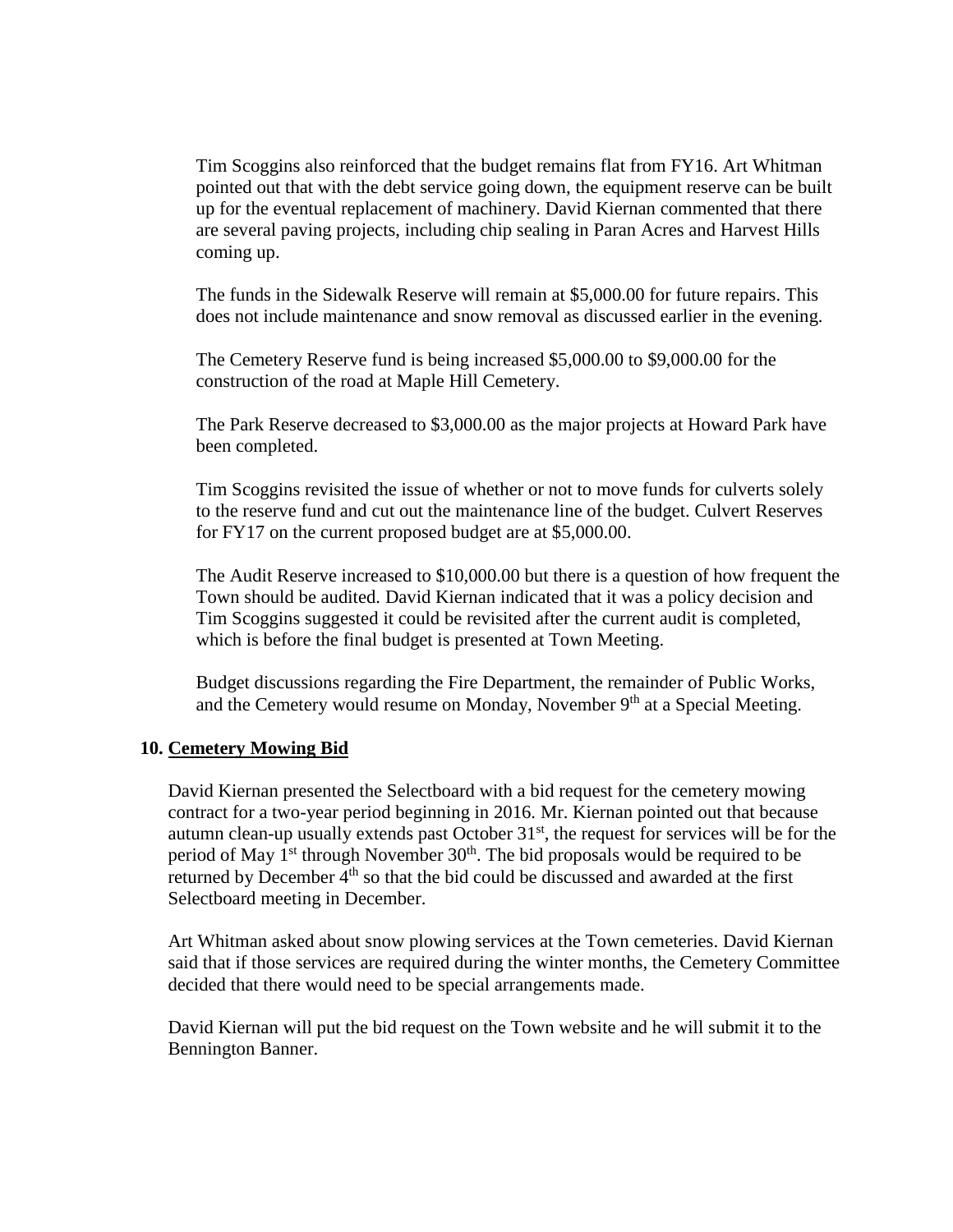### **11. Cole Hall Second Floor Renovation Committee**

David Kiernan informed the Selectboard that he had proposed the possibility of forming a committee regarding the renovation of the second floor of Cole Hall after speaking with Chris Williams. Mr. Williams had volunteered to chair the committee, which would look at design and structural issues to address the need to make the second floor of the Town Offices more functional at a relatively low cost. Mr. Kiernan proposed a six-month timeline for this committee to look into a plan for renovation. Tim Scoggins said he felt that four months of time is adequate. Mr. Scoggins then inquired about the rules in place to regulate the formation of ad hoc committees. David Kiernan said he would look into it in time for the next regular meeting. Mitch Race asked if there were grants available to help with the reconfiguration of the second floor space.

#### **12. Town Administrator's Report**

David Kiernan presented the Selectboard with two items to be addressed in regard to Errors and Omissions for the 2015 Grand List. It had been decided by the Selectboard at the October 19<sup>th</sup> meeting to not accept the changes to the Grand List.

Tim Scoggins informed the Selectboard that one of the property owners in question does know about the increase in taxes for this year related to this omission and is not opposed to the change. The other property owner was not aware of the increased tax due.

Motion: Tim Scoggins moved to approve accept the Errors and Omissions report from the Listers for 164 Glastenbury Road. Tony Krulikowski seconded. 5-0-0 Motion approved.

Prior to presenting the next motion, David Kiernan suggested the working be changed from "approve" to "deny" on the next Errors and Omissions report regarding the property on Lower East Road.

Motion: Tim Scoggins moved to deny the Errors and Omissions Report from the Listers for 444 Lower East Road. Mitch Race seconded. 5-0-0 Motion approved.

#### **13. Other Business**

Ken Harrington inquired about the progress of the Shaftsbury Hollow engineering project. David Kiernan replied that the new State river engineer who reviewed the project reports that the Town has a lot of options and the repairs will definitely cost less than an initial projection of \$500,000.00. Additionally, the bridge is not in danger of collapsing. A presentation from Mance Engineering is expected following some additional research on the project.